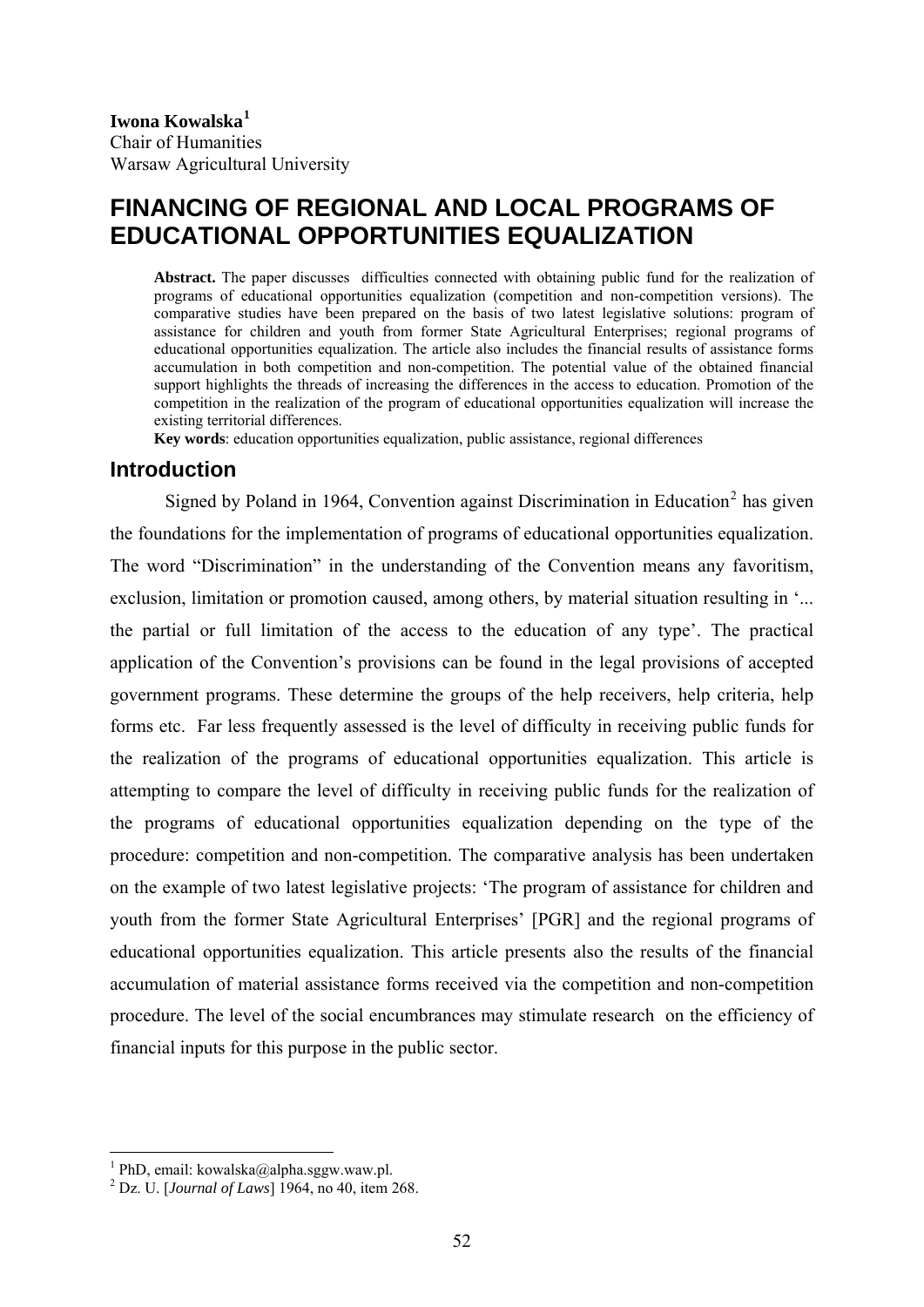## **Competition procedure**

Invitation for tenders is a more and more frequently used method of receiving bids for financial funds within the program of educational opportunities equalization. These procedures guarantee granting the funds only to the beneficiaries whose applications are recommended for subsidizing. In this situation the possibility of receiving funds is not determined by a final beneficiary's difficult situation but by the efficiency of the parties authorized to file the applications (territorial self-government units and public benefit organizations). This pro-competition procedure attitude requires:

- extensive knowledge of who organizes the competition, where and in which field;
- making a decision to take part in the competition and appointing people responsible for the preparation of the application;
- professional preparation of the application resulting in a good formal and legal assessment that will be a basis for the recommendation of the application;
- guarantying an appropriate level of own funds in the total costs of educational project realization.

In the competition there is a necessity of the recognition of winners. This situation results in a differentiation of the level and the scope of provided educational assistance. Consequently, this causes the increase of the differences in the access to educational services among people in a difficult economic situation. The threat for the realization of the educational opportunities equalization program may be observed on the example of the state program of supporting the foundation and realization of the regional and local programs of educational opportunities equalization for children and youth in 2006 'Activation and support of territorial self-government units and non-governmental organizations in the scope of providing school children with educational material assistance'.

Competitions for assistance from the regional and local programs of educational opportunities equalization are organized by a provincial governor on the basis of the Regulation of the Council of Ministers of 28 March 2006 establishing the details of financing regional and local programs of educational opportunities equalization for children and youth in 2006, requirements that shall be met by the programs, bodies evaluating the programs and the method of the selection of the programs to be subsidized<sup>[3](#page-1-0)</sup>. Invitations to competitions include the following information:

<span id="page-1-0"></span><sup>&</sup>lt;sup>3</sup> Journal of Laws no. 59, item 411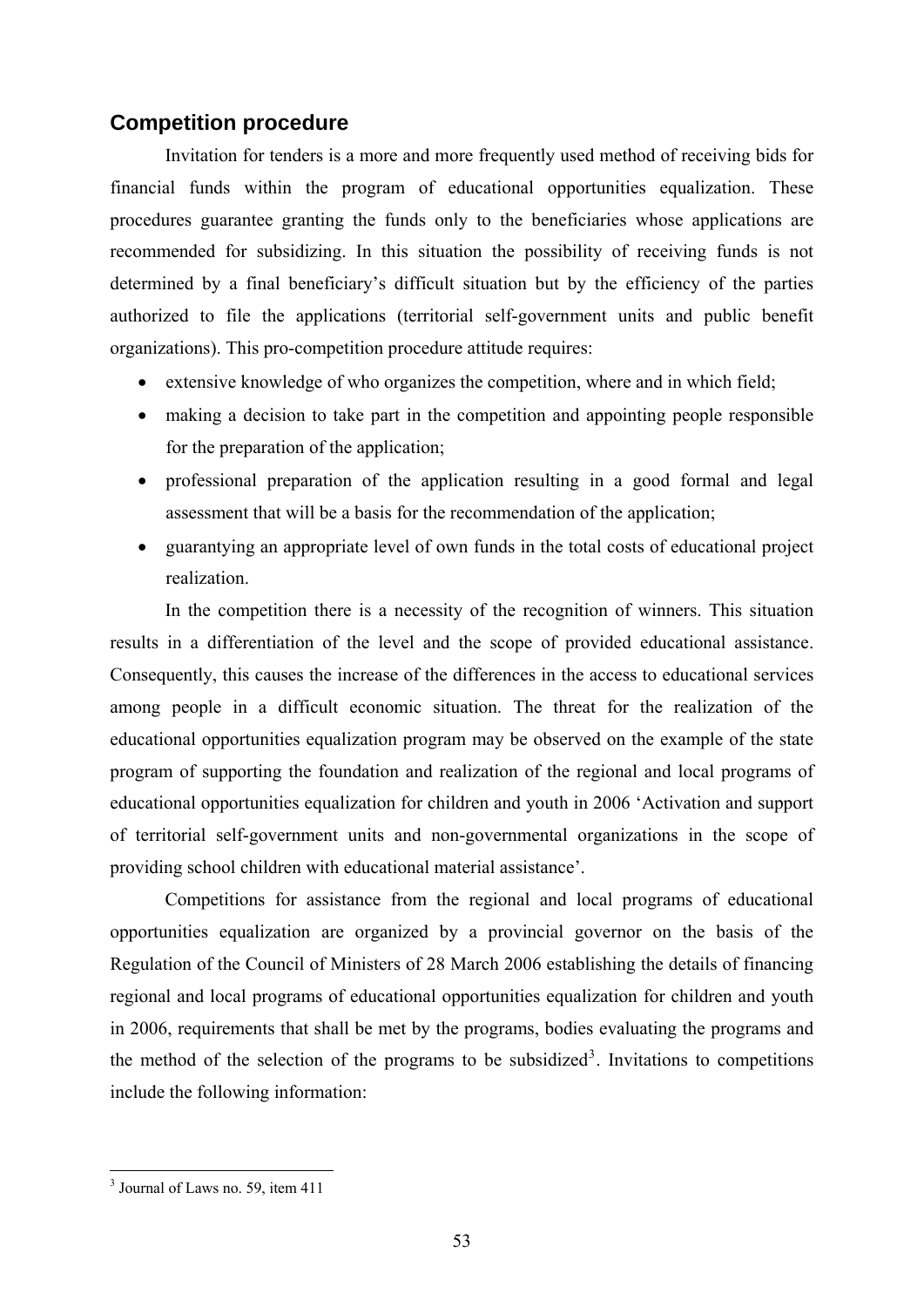1. An example of the application with a fill-in guide. Governors do not have strict restrictions in this area. In accordance with the provisions of the abovementioned Regulation the application should contain the following:

1) a program with an explanation, aim and form of the program realization and expected results;

2) program launch and completion dates;

3) the scope of undertaken actions aiming at the educational opportunities equalization for children and youth;

- 4) a detailed description of activities;
- 5) costs calculation, including information on:
	- a) financing sources,
	- b) the amount of the expected subsidy,
	- c) income and costs structure;
- 6) information on the program's compliance with a regional or local education policy.

For example, an application form was very simplified in Dolnośląskie province. It included only six abovementioned topics. However governors were in the right to prepare more sophisticated application form using e.g.:

- an example of an offer for public task realization<sup>[4](#page-2-0)</sup>,

- EU funds application generator.

The differentiation of the application fill-in difficulty level could result in a differentiation of chances to obtain funds for the realization of programs of educational opportunities equalization.

- 2. Time for filing an application up to April 28, 2006 (one month after issuing the regulation). Setting such a short period of time might promote bodies with a project concept prepared in advance (e.g. for another competition). Governors did not issue the information about an example of application form simultaneously. Consequently the actual time for filing an application varied across the country. Failing to meet the time limit could result in the exclusion from the competition procedure. Complaints of potential applicants resulted in the extension of the period to May 15, 2006 (amendment to the Regulation<sup>[5](#page-2-1)</sup>).
- 3. Time for reviewing applications up to May 12, 2006 (and extended to May 26, 2006 because of the filing period extension).

<u>.</u>

<span id="page-2-0"></span><sup>4</sup> Journal of Laws 2005 no. 264, item 2207.

<span id="page-2-1"></span> $<sup>5</sup>$  Journal of Laws 2006 no. 73, item 503.</sup>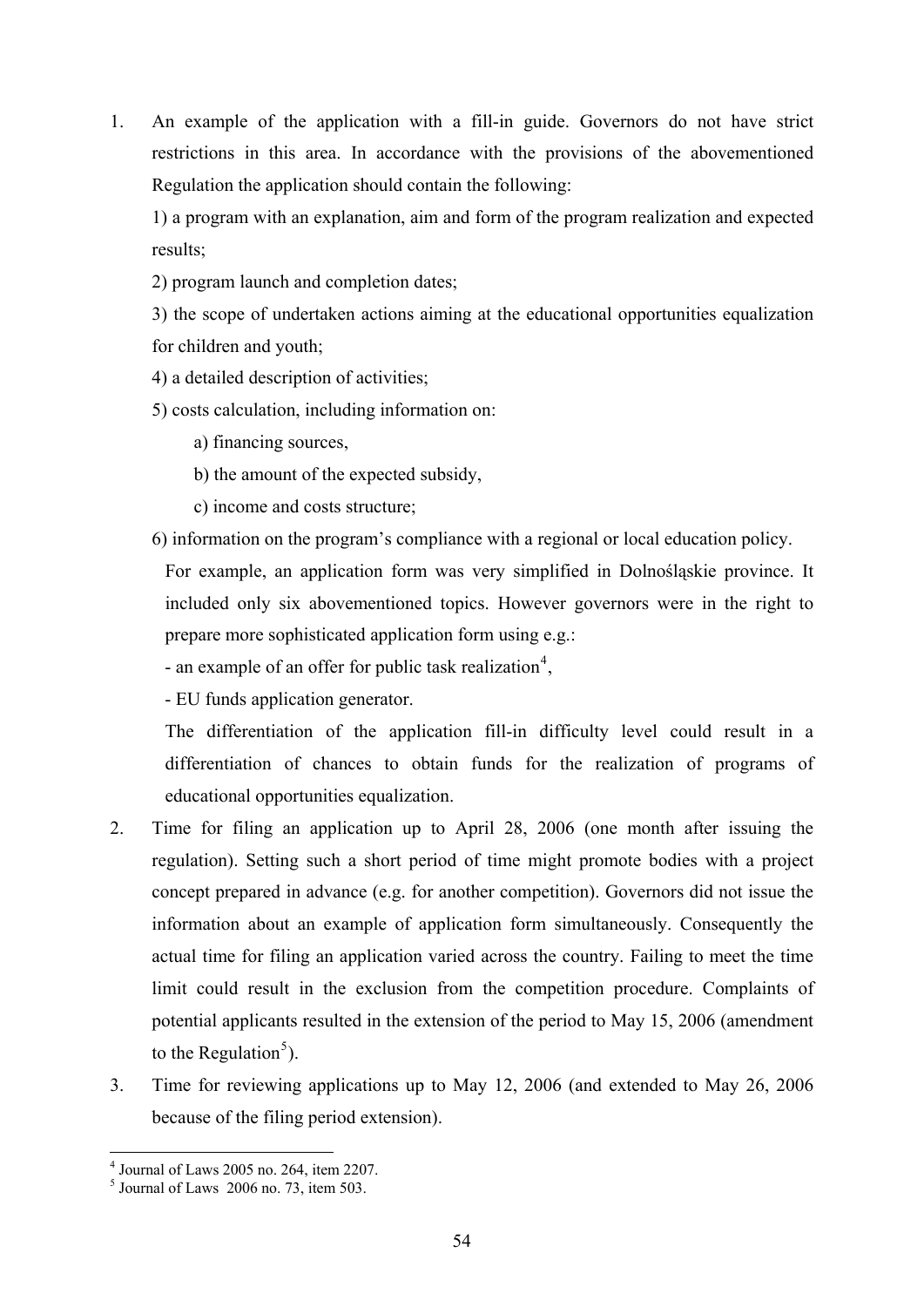The governor appoints a team for formal, substantial and financial evaluation of the applications. The team determines the way of selecting programs to be subsidized. The team is obliged to evaluate the motions with a consideration of the following:

1) completeness and formal correctness;

2) substantial quality of a program (including its range and estimated results);

3) compliance with a regional or local education policy;

 4) reasons for program's existence (including possibility of solving or decreasing existing educational problems and using local and regional potential);

5) justification for planned costs;

6) level of servicing costs;

7) real possibility of the program realization.

Each province could have its own system of particular evaluation criteria. Thus, this is the next element of the procedure which could differentiate the access to public funds for the realization of the program of educational opportunities equalization.

 The lack of own funds could also be a major obstacle. The subsidy granted by a governor equals the amount of own funds engaged by an applicant in his program realization (1:1). Failure to dedicate funds from a budget meant no chances for the realization of the local programs of educational opportunities equalization.

 The total value of the subsidies granted by a governor could not exceed the funds for financing governor's programs. This determined the level of applicants' expected own contributions. In several regions applicants' financial neeeds could exceed the subsidies granted for the province. However, this financial situation would not influence the increase of the tasks co-financed by the state budget.

 Introduction of the competition for receiving public funds stimulates creative attitude at the local level. However in the realization of the program of educational opportunities equalization this method causes the division of potential beneficiaries into two groups: receiving state's help and not receiving the help.

### **Non-competition procedure**

 The non-competition realization of the program of educational opportunities equalization eliminates the risk of exclusion from the group of final beneficiaries. With this method public funds redistribution better fulfills the idea of educational opportunities equalization. The state program of subsidizing students from the families of the former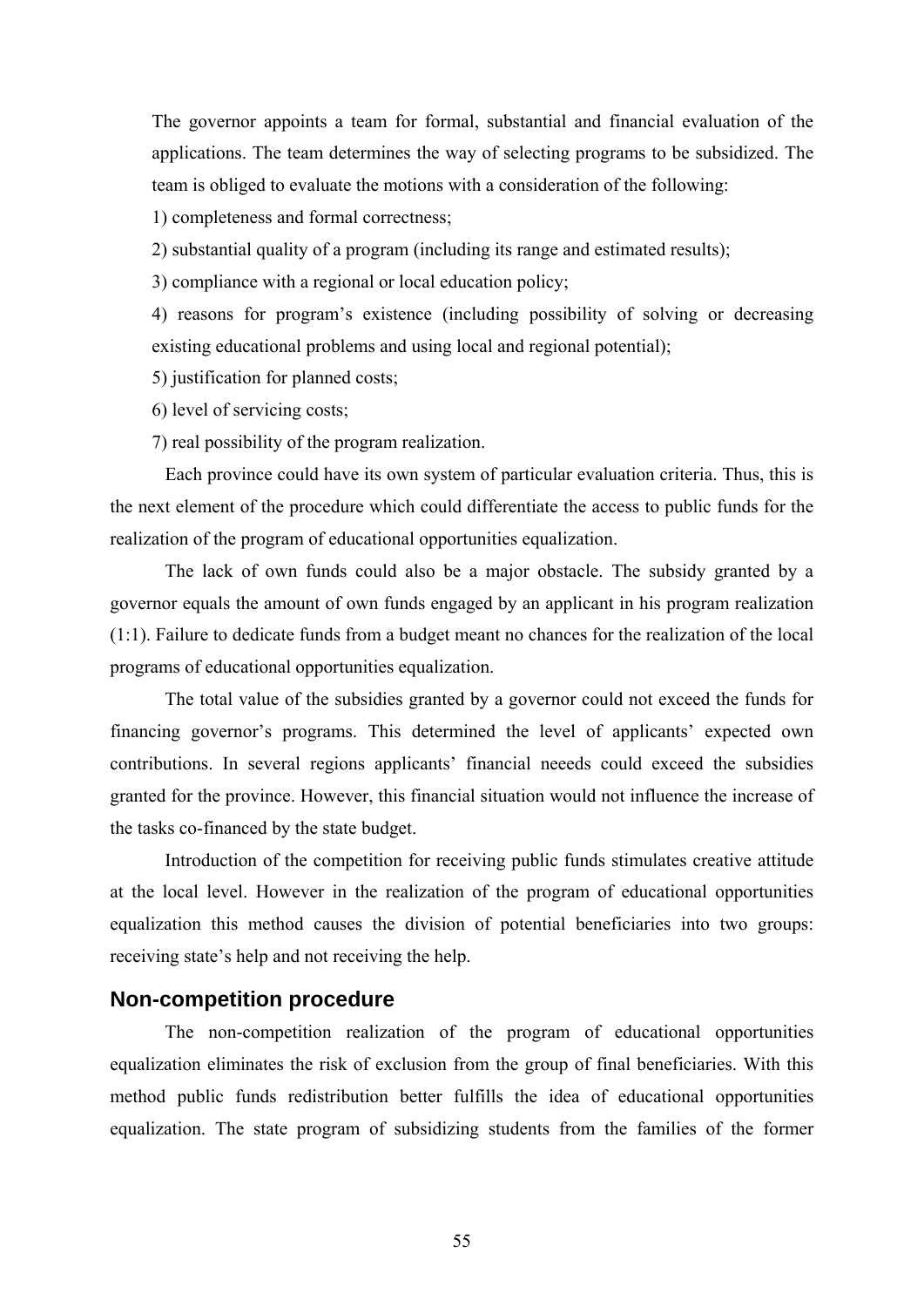employees of State Agricultural Enterprises $<sup>6</sup>$  $<sup>6</sup>$  $<sup>6</sup>$  may illustrate this statement. In this case the</sup> potential beneficiaries of the subsidy may not receive it only because of their own negligence. Here only filing simplified set of necessary documents within a settled time limit decides on the scholarship granting. The only real difficulty might be the potential beneficiaries' lack of knowledge on the possible forms of support. However even this risk is significantly reduced by a large group of applicants with the right to name candidates for a scholarship. Apart from parents the representatives of the following institutions are also the applicants:

- schools attended by a student: headmaster, teachers;
- social assistance institutions: social worker;
- other persons.

Difficulties in meeting requirements are often considered inadequate to the amount and form of the offered support. The scholarships for children and youth of the former employees of State Agricultural Enterprises seem to negate this common attitude.

Meeting the requirements of applying for the scholarship is not troublesome. The criteria include:

 1) the financial situation of the student's family: the income per one person in the family must not exceed 532 PLN (on the basis of parents' statements from the last three months);

2) the student's place of residence: living in a village or in a town up to 20 000 inhabitants;

3) being a member of a family of the former employees of State Agricultural Enterprises;

4) certifying the continuation of education in a post-intermediate school enabling receiving a baccalaureate certificate;

5) granting a scholarship at least for year 2005 by the Agricultural Property Agency to December 31, 2004.

Collecting the necessary documents is also simple:

- 1. Filling in an application (obligatory information: student's name and last name and his/her parents' names and last names, place of residence, name and address of student's school, description of the expected form of a scholarship);
- 2. Attachments to the application:

- financial statement of student's family,

1

<span id="page-4-0"></span><sup>6</sup> Dz. U. of 2006 Nr 73, poz. 502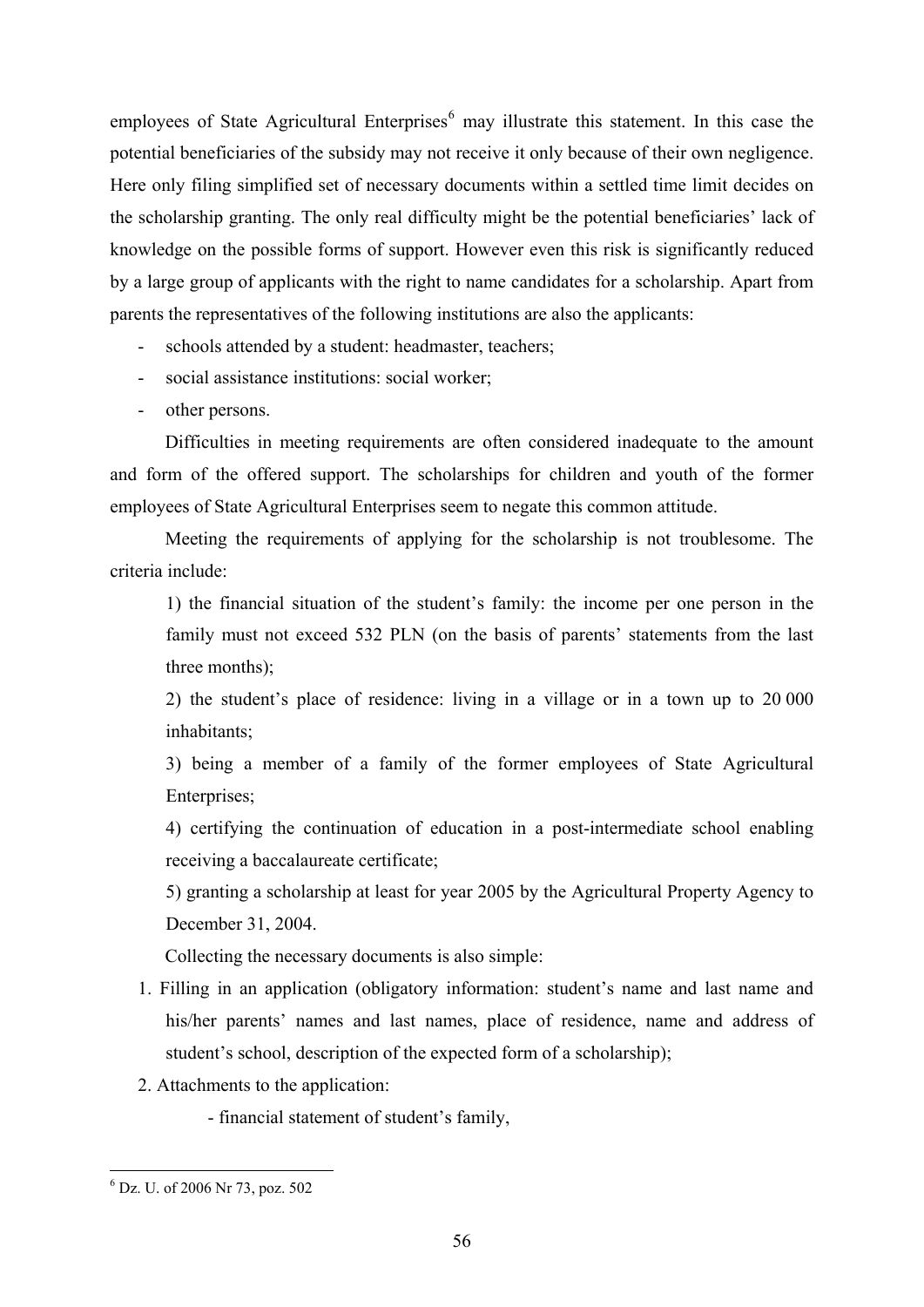- acknowledgment, decision or any other document confirming granting a scholarship of Agricultural Property Agency for at least 2005. If it is impossible to present such a document the school superintendent issues a certificate confirming the granting of the scholarship by the Agricultural Property Agency.

The deadline for filing scholarship applications was May 22, 2006. Any delay in filing the application does not deprive a beneficiary of the scholarship. In properly justified situations it is possible to file the application after the deadline.

This form of help is attractive because of:

- the form , amount and frequency of payments;
- description of the scholarship aim;
- the period of scholarship granting;
- convenient administrative servicing of the scholarship.

The scholarship may have the following forms:

1) direct coverage of the expenses related to education;

2) allowance, after proving the expenses related to education.

A student may receive the amount of 50 PLN as pocket money payable beforehand to the 10th day of each month. The scholarship is granted for the time until the graduation from a post-intermediate school enabling to receive a baccalaureate certificate (not longer than to June 2008). The scholarship is granted from September to June in each school year. The scholarship may be realized in periods other than months. Graduates who in the school year 2005/2006 have finished post-intermediate school enabling to receive a baccalaureate certificate are the only exception. In this situation the subsidy is payable in a lump-sum in cash before June 23, 2006. The subsidy is for a partial or complete coverage of the expenses related to education, in particular:

1) food,

2) dormitory payments,

3) transport to school,

4) school books,

5) necessary clothes and shoes,

6) foreign languages lessons and other classes conducted in the school or out of it and school trips.

The amount of the scholarship is 200 PLN monthly, but the total amount of the scholarship in a school year must not exceed 2000 PLN (for comparison a social scholarship is 44.80 – 112 PLN monthly). The scholarship is granted by the student's school (if it is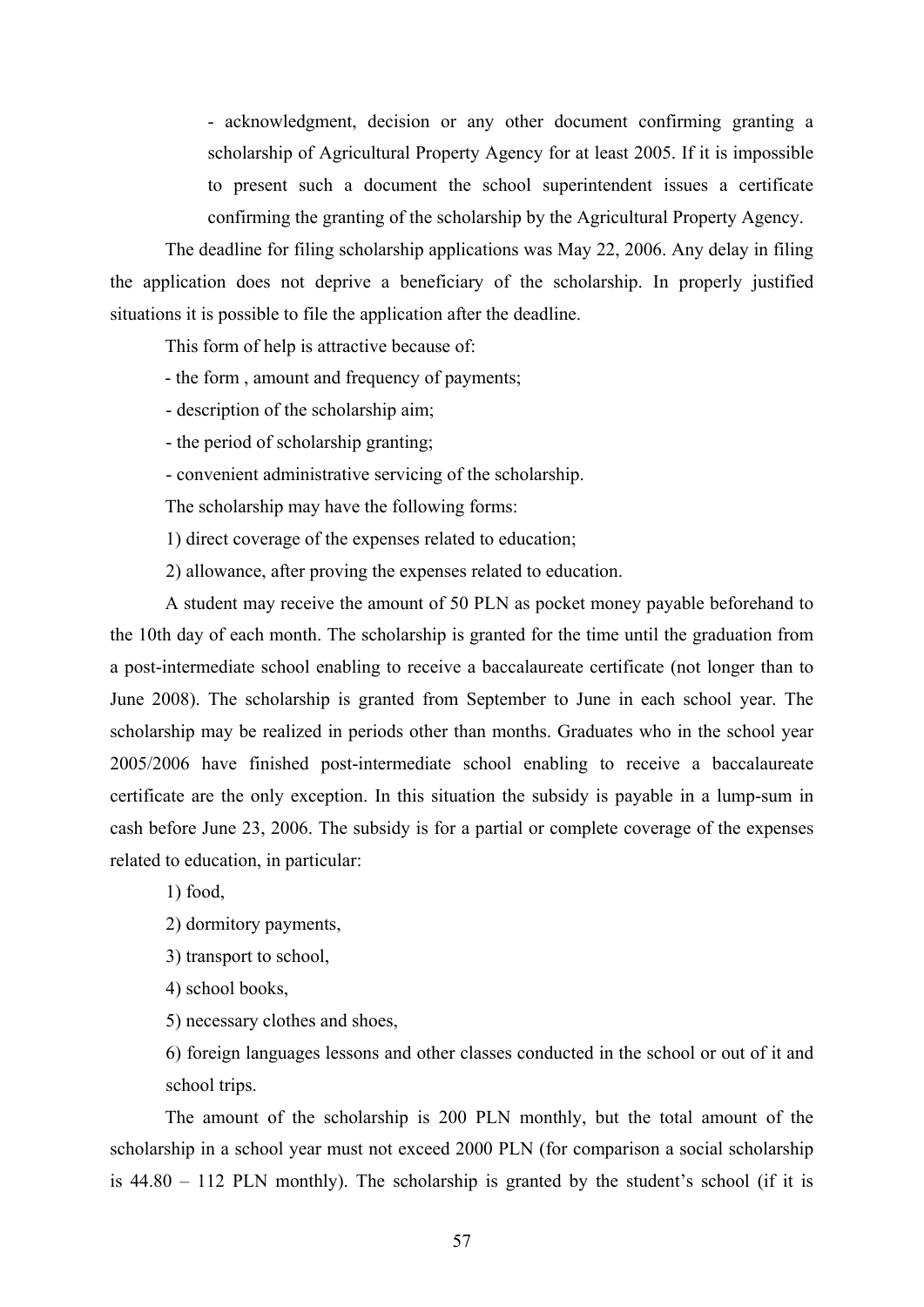managed by district educational authority). In the remaining cases the scholarship is granted by a district starost appropriate for the school. It is worth mentioning that receiving the scholarship is guaranteed up to 2008.

## **Financial consequences of the accumulation of support forms in educational opportunities equalization programmes**

Presently are functionning in Poland several programs of educational opportunities equalization that are financed or co-financed by the state budget. The calculations presented below are examples of accumulation of support forms ensuing from the right to receive scholarships from different sources: school, EU, former State Agricultural Enterprises and within local or regional programs of educational opportunities equalization. Additionally the scholarships have been extended by two more forms of material assistance determined by:

- the state program of school starting conditions equalization "School starter kit"<sup>[7](#page-6-0)</sup>;
- the Law of November 2[8](#page-6-1), 2003 on family benefits<sup>8</sup> (supplements to child allowances). The calculations consider three educational stages of the beneficiaries:
- I: classes: 1-3 of elementary school;
- II: classes: 4-6 of elementary school;
- III: classes: 1-3 of junior high school
	- and post-intermediate school education.

The financial results of assistance forms accumulation in elementary school vary depending on the age of the beneficiary:

Class 1: social scholarship, school starter kit, supplements to child allowance, regional scholarship.

Expenses: 1) the social scholarship (minimal amount: 10 months x 44.80 PLN = 448 PLN;

maximal amount: 10 months x 112 PLN =1120 PLN);

2) the school starter kit (material assistance in the school books purchase up to the amount of 100 PLN);

3) the supplement to child allowance for the beginning of a school year (single payment of 90 PLN);

4) regional scholarship (approximately 50 PLN monthly x 10 months  $= 500$ PLN).

Total expenses: from 1138 PLN to 1810 PLN (yearly).

Classes 2-6: social scholarship, supplements to child allowance, regional scholarship.

 7 Journal of Law 2005 no. 69, item 611

<span id="page-6-1"></span><span id="page-6-0"></span><sup>8</sup> Journal of Law 2003 no. 228, item 2255 as amanded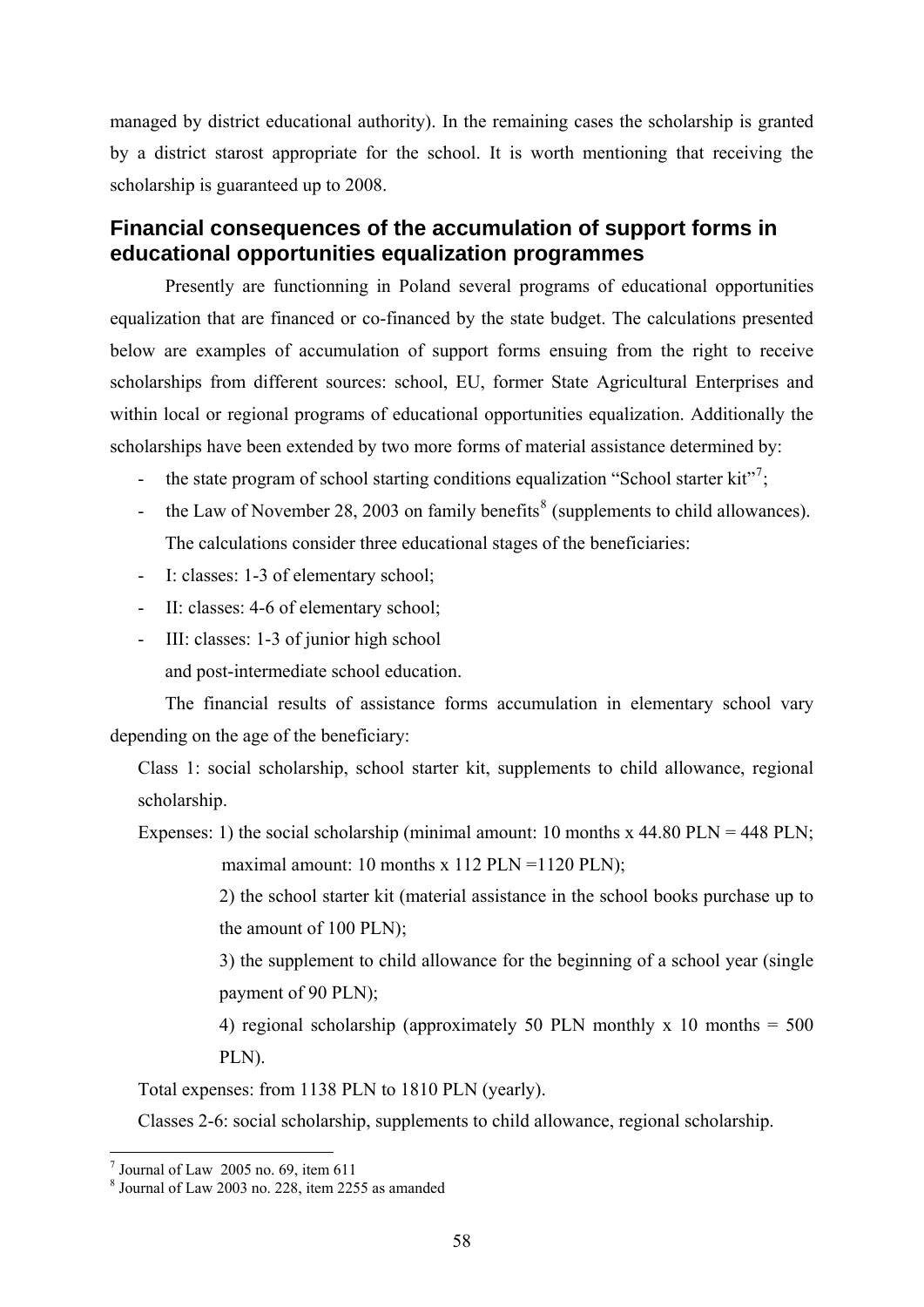Expenses: 1) the social scholarship (minimal amount: 10 months x 44.80 PLN = 448 PLN; maximal amount: 10 months x 112 PLN =  $1120$  PLN);

> 2) the supplement to child allowance for the beginning of a school year (single payment of 90 PLN);

> 3) the regional scholarship (approximately 50 PLN monthly x 10 months  $=$  500 PLN).

Total expenses: from 1038 PLN to 1710 PLN (yearly).

The financial results of assistance forms accumulation on junior high school level in comparison to the elementary school level (classes 2-6).

The financial results of assistance forms accumulation on the post-intermediate school level: social scholarship, supplements to child allowance (2), EU scholarship, regional scholarship, scholarship for former State Agricultural Enterprises.

Expenses: 1) the social scholarship (minimal amount: 10 months x 44.80 PLN = 448 PLN; maximal amount: 10 months x 112 PLN =  $1120$  PLN);

> 2) the supplement to child allowance for the beginning of a school year (single payment of 90 PLN);

> 3) the supplement to child allowance for undertaking education in a school out of the place of residence (10 months x 40 PLN = 400 PLN or 10 months x 80  $PLN = 800$  PLN);

4) the EU scholarship (10 months x 250 PLN = 2500 PLN);

5) the regional scholarship (10 months x approximately 50 PLN = 500 PLN);

 6) the scholarship for former State Agricultural Enterprises (10 months x 200  $PLN = 2000$  PLN).

Total expenses: from 5938 PLN to 7010 PLN (yearly).

Public funds channeled for the realization of the programs of educational opportunities equalization constitute an important part of public funds sector transfers. In both macro and micro scales the results of the expenses shall be tangible. The method used for obtaining these public funds shall stimulate the effects of the funds. Unfortunately the introduction of competition method may not only fail to equalize the educational opportunities but also differentiate them territorially.

#### **References**

Kowalska I. (2005): Wyrównywanie szans edukacyjnych poprzez programy edukacyjne z Unii Europejskiej. [In:] Polski system edukacji po reformie 1999 roku. Stan perspektywy zagrożenia. Ryszard Pęczkowski edit., Wydawnictwo Elipsa, Poznań – Warszawa .